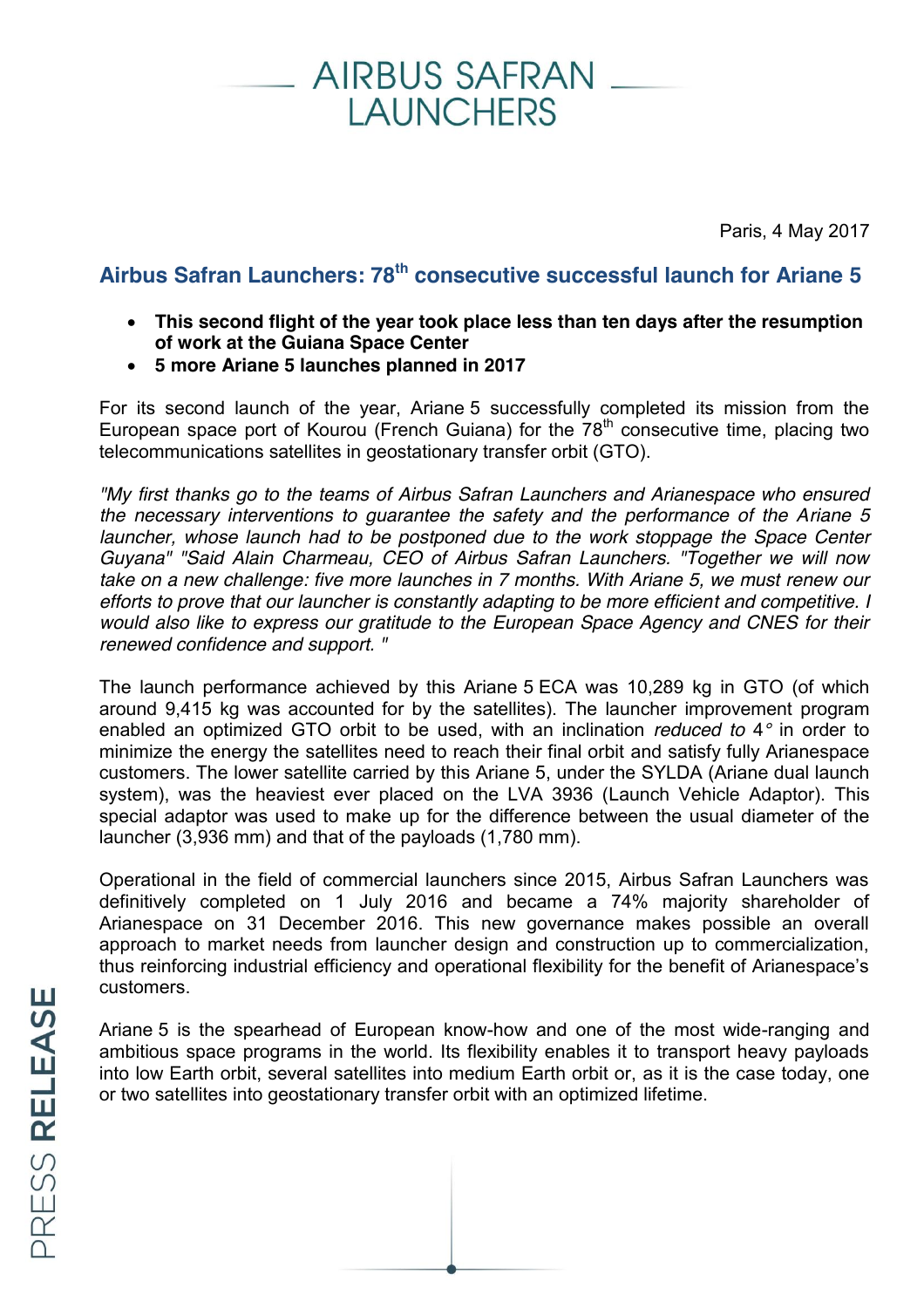# **AIRBUS SAFRAN LAUNCHERS**

Airbus Safran Launchers is lead contractor for the Ariane 5 launchers. The company coordinates an industrial network of more than 550 companies in 12 European countries (including more than 100 Small and Medium Enterprises). Airbus Safran Launchers oversees the entire industrial chain, from management of launcher performance upgrades, to production management, to final adjustment with supply of the mission flight software and, from now on, its marketing through Arianespace. This chain includes equipment and structures, engines manufacturing, integration of the various stages and finally launcher integration in French Guiana.

Airbus Safran Launchers is also industrial lead contractor for Europe's future Ariane 6 launcher, which is scheduled for a first flight in 2020 and which will replace Ariane 5 in about 2023.

#### **The Ariane 236 flight in figures:**

- 92<sup>nd</sup> launch of an Ariane 5
- 610<sup>st</sup> launch of an Ariane 5 ECA
- 15<sup>th</sup> Ariane 5 launch with Airbus Safran Launchers as lead contractor
- $66<sup>th</sup>$  consecutive success by a launcher fitted with a Vulcain<sup>®</sup> 2 engine
- $134<sup>th</sup>$  consecutive success by a launcher fitted with the HM7B engine.

#### **About Airbus Safran Launchers**

The Airbus Safran Launchers group develops and supplies innovative and competitive solutions for civil and military space launchers, with expertise in all aspects of state-of-the-art propulsion technologies. Airbus Safran Launchers is lead contractor for Europe's Ariane 5 and Ariane 6 launcher families, responsible for both design and the entire production chain, up to and including marketing by its Arianespace subsidiary, as well as for the missiles of the French oceanic deterrent force. The Airbus Safran Launchers group and its subsidiaries enjoy a global reputation as specialists in the field of equipment and propulsion for space applications, while their expertise also benefits other industrial sectors. The group is a joint venture equally owned by Airbus and Safran, and employs nearly 9,000 highly qualified staff in France and Germany. Its estimated proforma revenues exceed 3 billion euros.

#### **Contacts:**

Astrid EMERIT +33.6.86.65.45.02 [astrid.emerit@airbusafran-launchers.com](mailto:astrid.emerit@airbusafran-launchers.com) Julien WATELET +33.6.88.06.11.48 [julien.watelet@airbusafran-launchers.com](mailto:julien.watelet@airbusafran-launchers.com)

**[www.airbusafran-launchers.com](http://www.airbusafran-launchers.com/)**